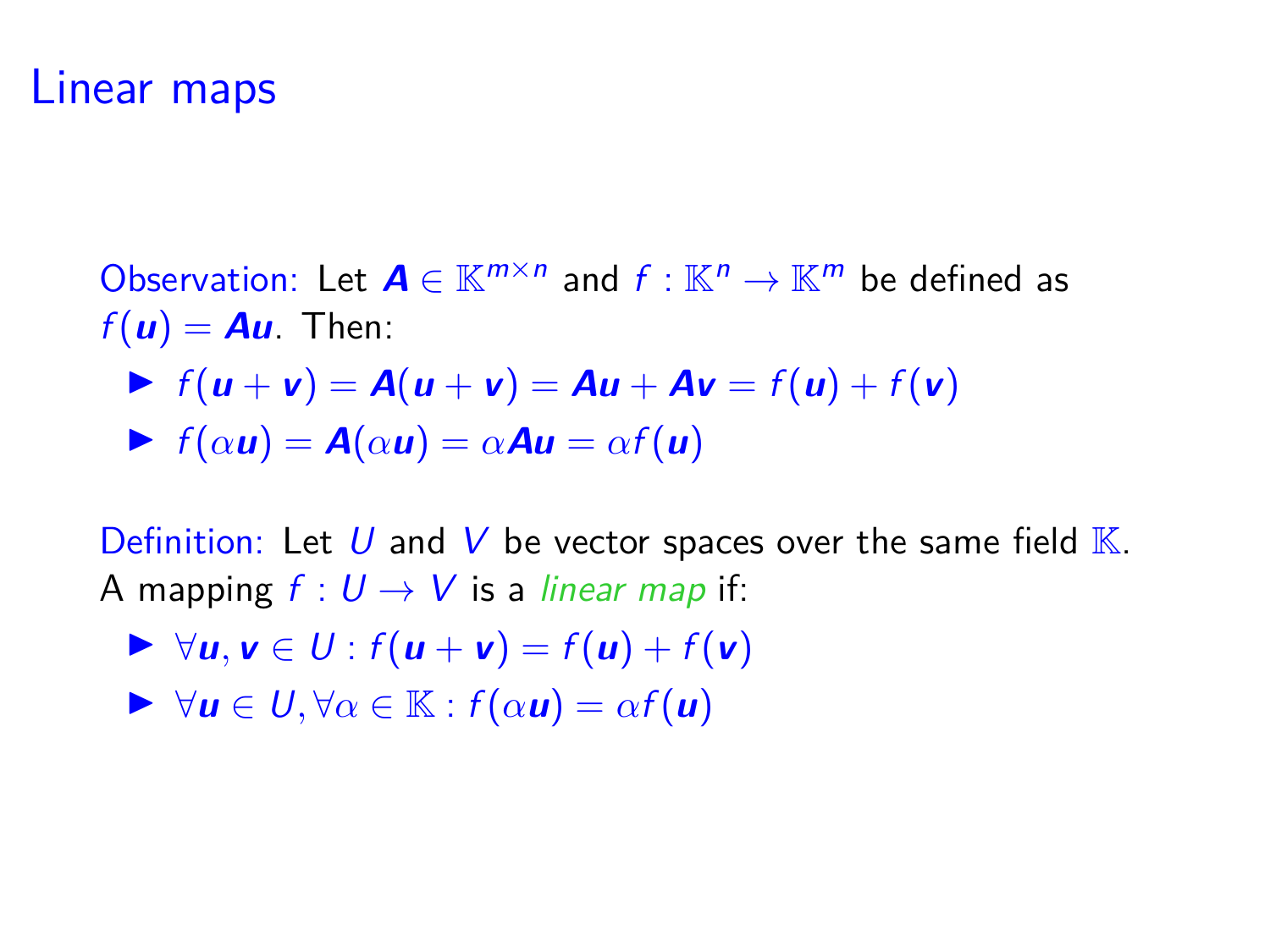# Examples of linear maps

Some geometric transformations in  $\mathbb{R}^2$  or  $\mathbb{R}^3$  that fix the origin:

- $\triangleright$  rotation around the origin
- reflection across an axis that goes through the origin
- $\triangleright$  scaling with the center in the origin, including non-uniform scaling and projection
- $\blacktriangleright$  any similarity transformation that combines the above

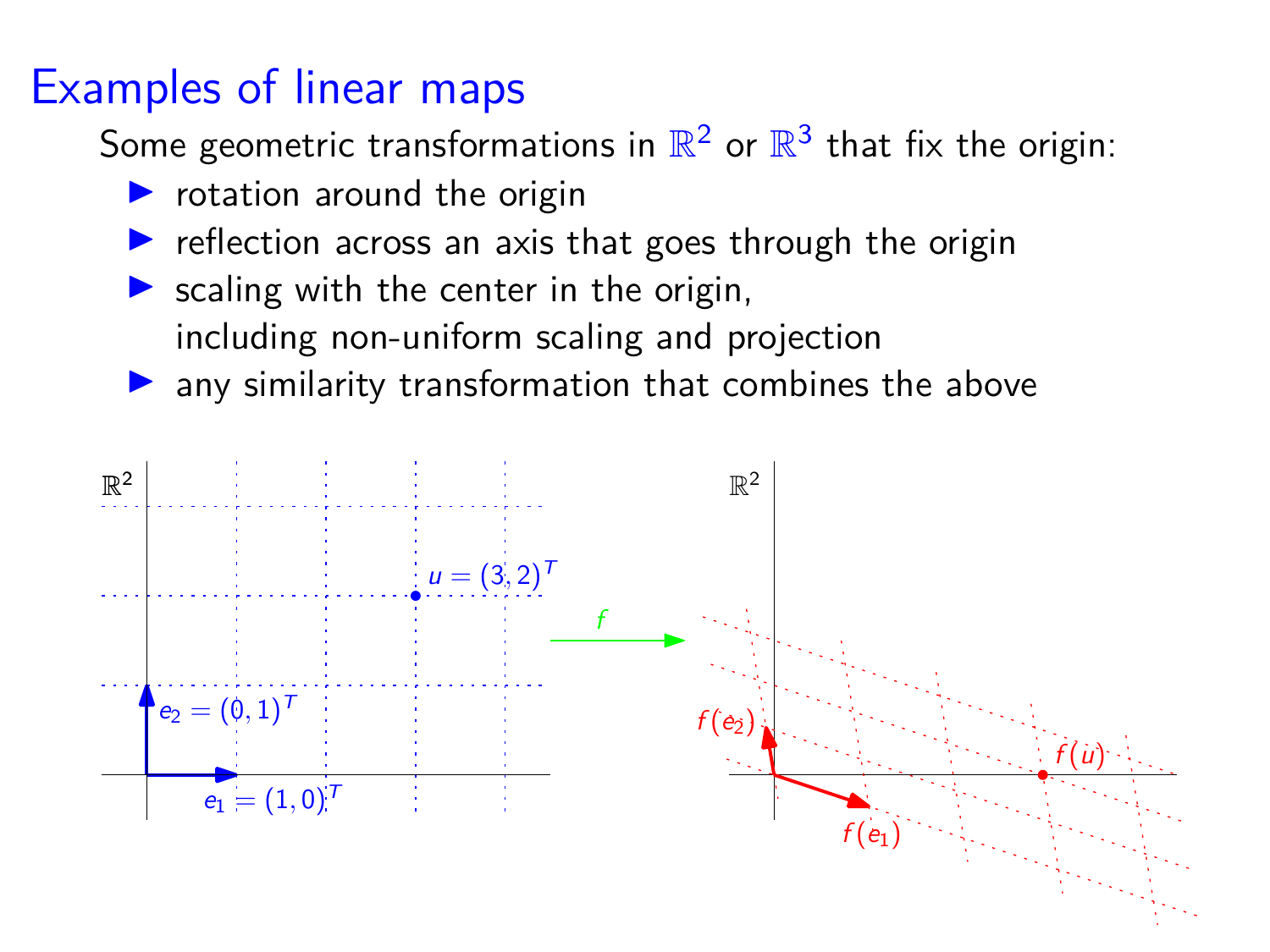Among general vector spaces  $f: U \rightarrow V$ 

The *trivial* linear map:  $\forall u \in U : f(u) = 0$ .

$$
\begin{pmatrix} 0 \\ 0 \end{pmatrix} \xrightarrow{f} \begin{pmatrix} 0 \\ 0 \end{pmatrix} V
$$

The *identity*  $id$  on  $U$ 

$$
U \longrightarrow U = U
$$
  

$$
U \longrightarrow U
$$
  

$$
U \longrightarrow U
$$
  

$$
U \longrightarrow U
$$
  

$$
U \longrightarrow U
$$
  

$$
U \longrightarrow U
$$
  

$$
U \longrightarrow U
$$

or as an immersion of U into V when  $U \subset V$ .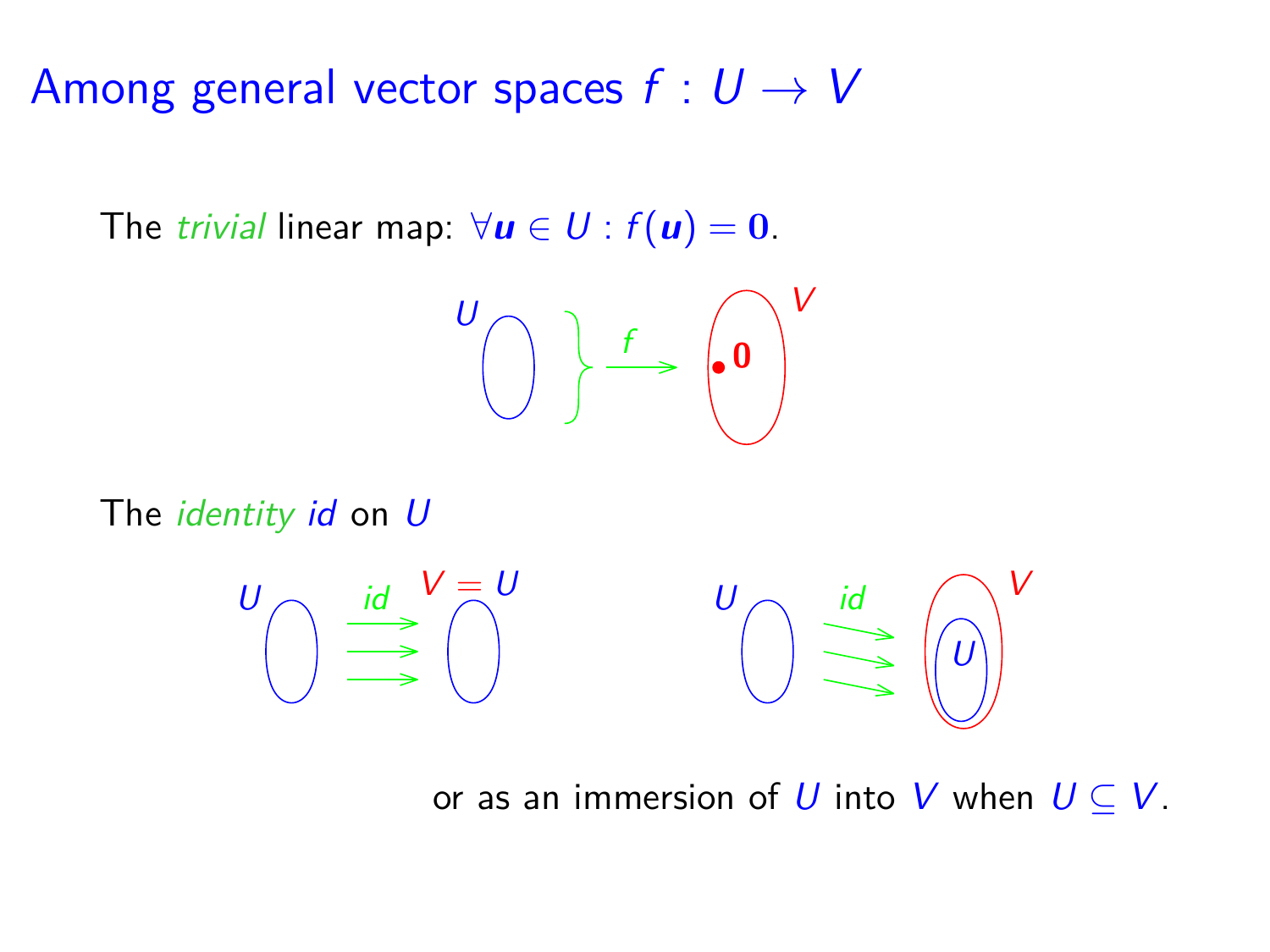#### Transformation into the vector of coordinates

Let U be a space over  $\mathbb{K}$  with a basis  $X = (\mathbf{u}_1, \dots, \mathbf{u}_n)$ . The map  $f: U \to \mathbb{K}^n$  defined as  $f(u) = [u]_X$  is linear.

For  $w, w' \in U$ : express  $w = \sum^{n}$  $\sum_{i=1}^n a_i u_i$  and  $w' = \sum_{i=1}^n a_i$  $\sum_{i=1}^{\infty} b_i \mathbf{u}_i$ i.e.  $[w]_X = (a_1, \ldots, a_n)^T$ ,  $[w']_X = (b_1, \ldots, b_n)^T$ .  $f(\mathbf{w} + \mathbf{w}') = [\mathbf{w} + \mathbf{w}']_X = \left[\sum_{i=1}^{n} \right]$  $\sum_{i=1}^n a_i u_i + \sum_{i=1}^n$  $\sum_{i=1}^n b_i u_i$ X =  $=\left[\sum_{i=1}^{n}(a_{i}+b_{i})\mathbf{u}_{i}\right] = (a_{1}+b_{1},\ldots,a_{n}+b_{n})^{T} =$  $i=1$   $\qquad \qquad \Box X$  $=(a_1, \ldots, a_n)^T + (b_1, \ldots, b_n)^T = [\mathbf{w}]_X + [\mathbf{w}']_X = f(\mathbf{w}) + f(\mathbf{w}')$ For  $\alpha \in \mathbb{K}$  :  $f(\alpha \mathbf{w}) = [\alpha \mathbf{w}]_X = \left[\alpha \sum\limits_{i=1}^{n} \alpha_i\right]$  $\sum_{i=1}^n a_i u_i\bigg]_X = \bigg[\sum_{i=1}^n$ X  $\sum_{i=1}^n \alpha a_i u_i$ X =  $\boldsymbol{\alpha} = (\alpha \boldsymbol{a}_1, \dots, \alpha \boldsymbol{a}_n)^T = \alpha (\boldsymbol{a}_1, \dots, \boldsymbol{a}_n)^T = \alpha [\boldsymbol{w}]_X = \alpha f(\boldsymbol{w})$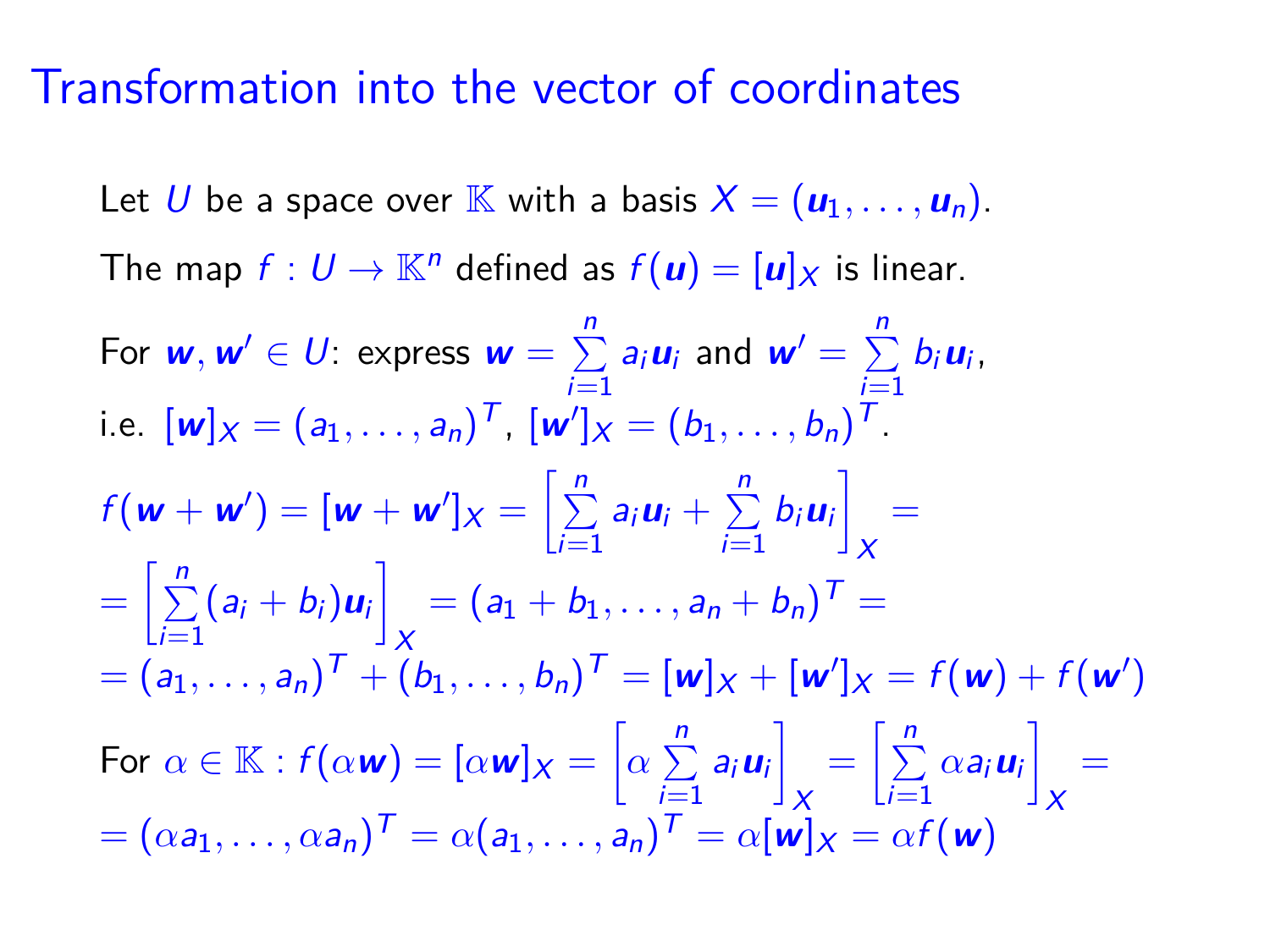# The projection

On an arithmetic vector space, the *projection* to the *i*-th coordinate

 $\pi_i : \mathbb{K}^n \to \mathbb{K}^1$ :  $\pi_i((u_1, \ldots, u_n)^T) = u_i$ .

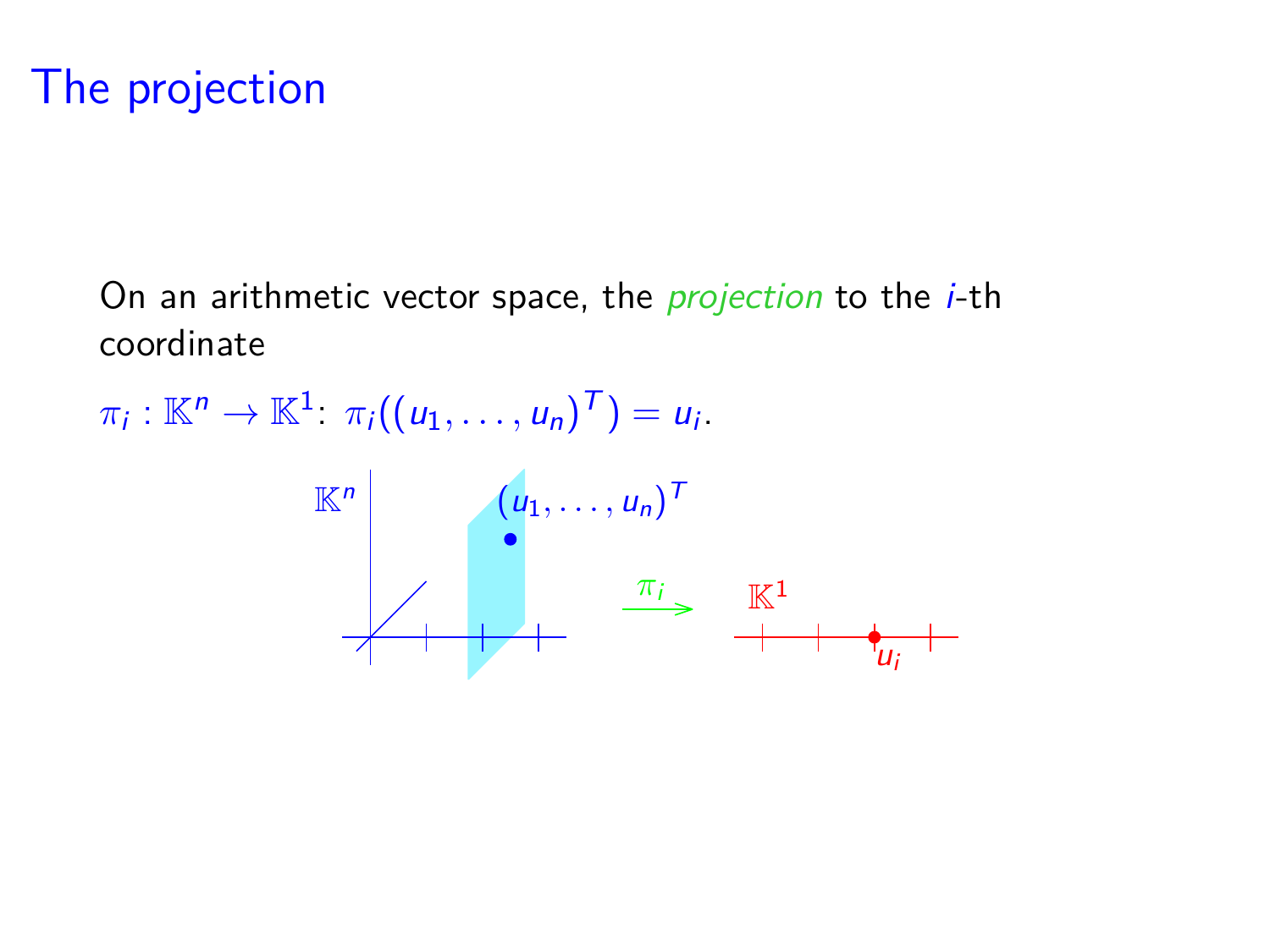# **Differentiation**

On the space of functions with derivatives of all degrees

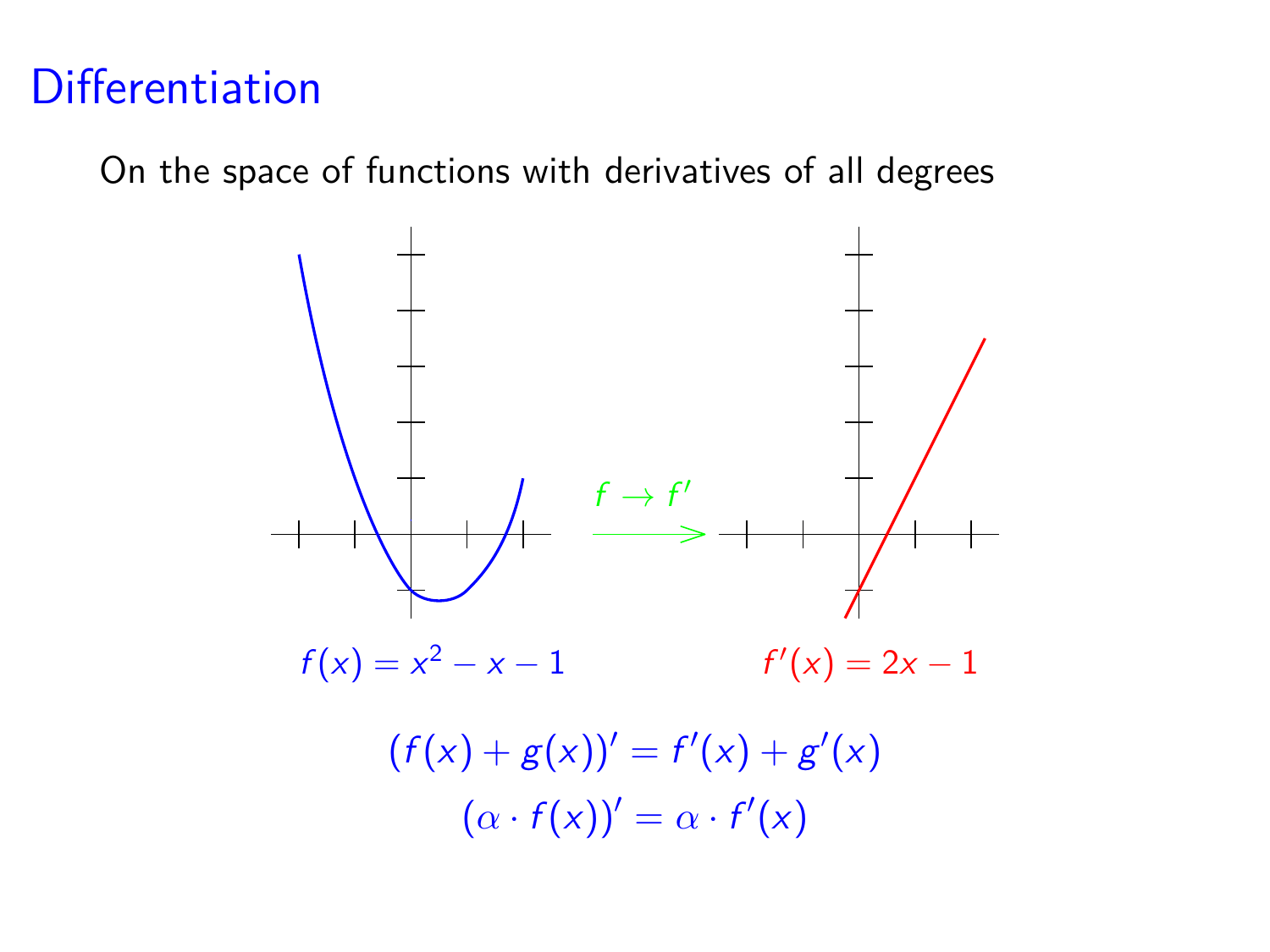#### Properties of linear maps

Observation: If  $f: U \to V$  and  $g: V \to W$  are linear maps, then  $(g \circ f) : U \to W$  is also linear.

Proof:  $(g \circ f)(u + v) = g(f(u + v)) = g(f(u) + f(v)) =$  $= g(f(u)) + g(f(v)) = (g \circ f)(u) + (g \circ f)(v)$  $(g \circ f)(\alpha \mathbf{u}) = g(f(\alpha \mathbf{u})) = g(\alpha f(\mathbf{u})) = \alpha g(f(\mathbf{u})) = \alpha(g \circ f)(\mathbf{u})$ 

Theorem: Let U and V be spaces over  $K$  and X be a basis of U. Then for any mapping  $f_0 : X \to V$  there exists a unique linear map  $f: U \to V$  that extends  $f_0$ , i.e.  $\forall u \in X : f(u) = f_0(u)$ .

Proof: For any  $w \in U$  there are unique  $n \in \mathbb{N}_0$ ,  $a_1, \ldots, a_n \in K \setminus 0$ and  $\bm{u}_1,\ldots,\bm{u}_n\in X$  such that  $\bm{w}=\sum\limits_{i=1}^n a_i\bm{u}_i.$  Then  $f(\bm{w})$  is uniquely  $i=1$ determined by  $f({\bm{w}}) = f\left(\frac{n}{\sum_{i=1}^{n}{\bm{w}}}\right)$  $\sum_{i=1}^{n} a_i u_i$  =  $\sum_{i=1}^{n}$  $\sum_{i=1}^{n} a_i f(\bm{u}_i) = \sum_{i=1}^{n} a_i f_0(\bm{u}_i).$ Corollary: If  $f: U \to V$  is linear then  $\dim(U) \geq \dim(f(U))$ , because the image  $f(X)$  of a basis X of U generates  $f(U)$ .